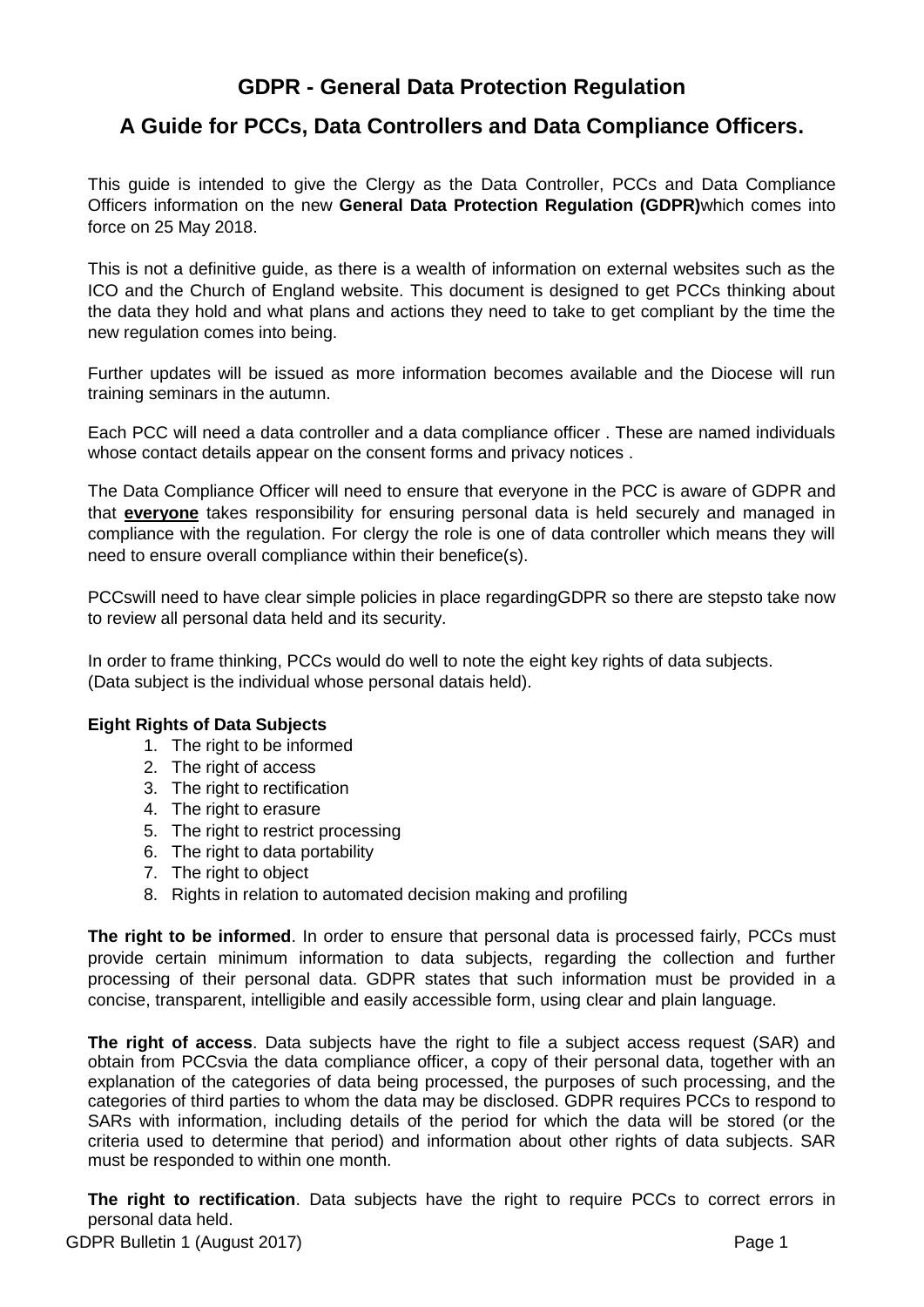**The right to erasure**. Data subjects can request PCCs delete their personal data when the datais no longer needed for its original purpose, or where the processing is based on the consent and the data subject withdraws that consent (and no other lawful basis for the processing exists).

**The right to restrict processing**. This is a new feature of GDPR.In certain circumstances when personal data either cannot be deleted because the data is required for the purposes of exercising or defending legal claims or where the data subject does not wish to have the data deleted, the PCC may continue to store the data, but the purposes for which the data can be processed are strictly limited. E.g. A marriage certificate is a legal document and a data subject could not request the information is deleted.

**The right to data portability**. This is a new feature of GDPR. This permits the data subject to receive a copy of his or her personal data in a commonly used electronic format. E.g. Microsoft **Word** 

**The right to object**. Data subjects have a right to object to processing of their personal data on certain grounds, in addition to the right to object to processing carried out for the purposes of profiling or direct marketing.

**Rights in relation to automated decision making and profiling**. Data subjects have the right not to be subject to decisions based solely on automated processing which significantly affect them. In reality for PCCs automated decisions are unlikely to be an issue but it is important to be aware of this right.

GDPR requires that personal data must be:

- 1. processed lawfully, fairly and in a transparent manner in relation to individuals;
- 2. collected for specified, explicit and legitimate purposes and not further processed in a manner that is incompatible with those purposes; further processing for archiving purposes in the public interest, scientific or historical research purposes or statistical purposes shall not be considered to be incompatible with the initial purposes;
- 3. adequate, relevant and limited to what is necessary in relation to the purposes for which they are processed;
- 4. accurate and, where necessary, kept up to date; every reasonable step must be taken to ensure that inaccurate personal data is erased or rectified without delay;
- 5. kept in a form which permits identification of data subjects for no longer than is necessary for the purposes for which the personal data are processed; personal data may be stored for longer periods insofar as the personal data will be processed solely for archiving purposes in the public interest, scientific or historical research purposes or statistical purposes subject to implementation of the appropriate technical and organisational measures required by the GDPR in order to safeguard the rights and freedoms of individuals;
- 6. processed in a manner that ensures appropriate security of the personal data, including protection against unauthorised or unlawful processing and against accidental loss, destruction or damage, using appropriate technical or organisational measures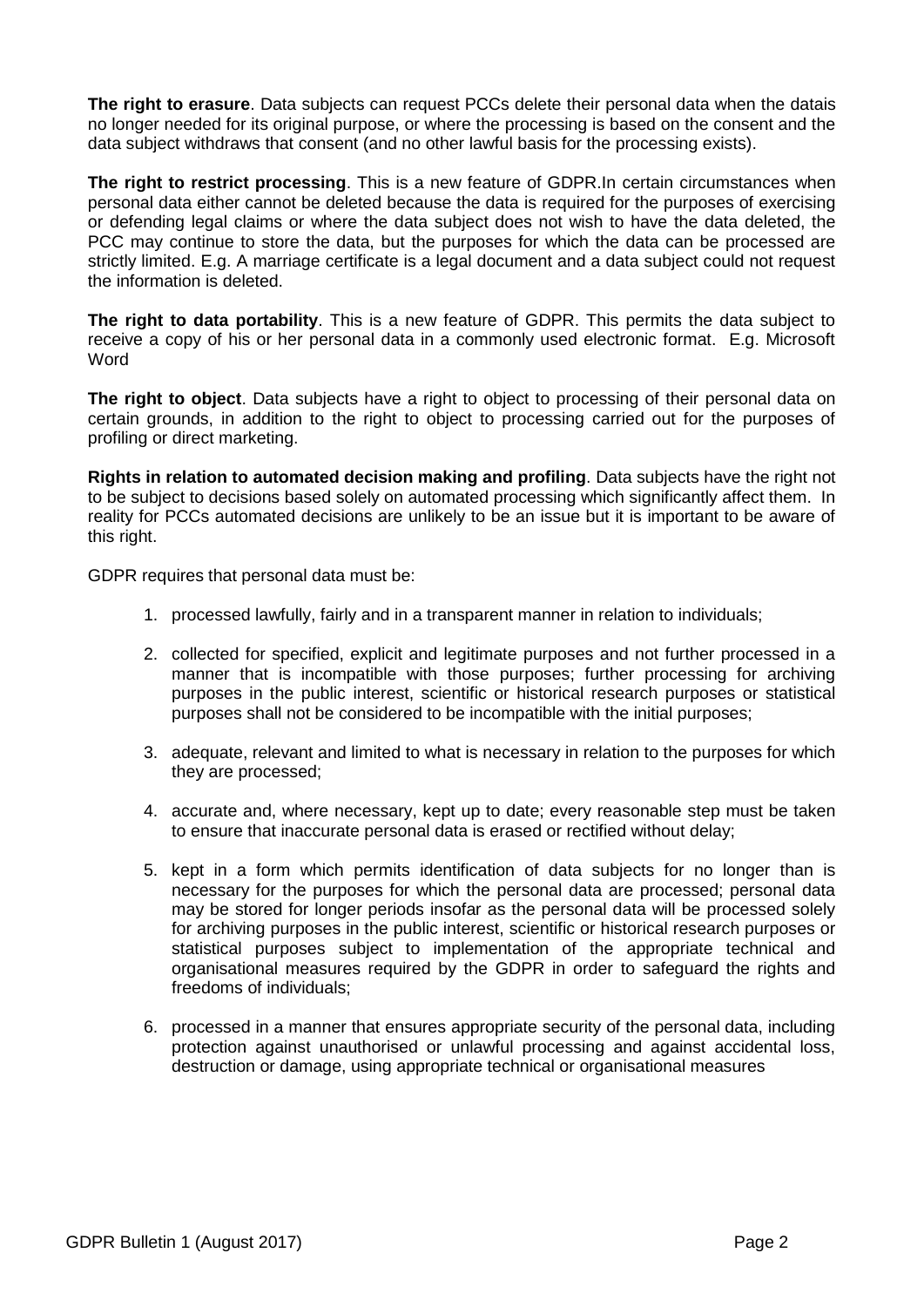# **1. Review all the personal dataheld.**

- What data do you hold?
- Why do you hold it?
- Who has access to the data?
- How is the data secured?

Carry out a Data Audit Exercise. Examine the various types of data processing carried out, identify the legal basis for carrying it out and document it.A simple table listing what you hold and why etc.will highlight where the gaps in your compliance are.This review process is a good way to capture all the data held and will be a good point of discussion at a PCC meeting to decide what needs to be done next.**See Appendix A for an example of an audit form.**

Who has access to the data should be clear. Only those that need to see it should have access.

# **2. What policies and guidance do you already have in place?**

The Church of England website has a wealth of guidance policies on its [Record Management](https://www.churchofengland.org/about-us/structure/churchcommissioners/administration/librariesandarchives/recordsmanagementguides.aspx) page and these should be referred to by PCCs to form the basis of their own policies.

A clear policy for the retention of data is essential and personal data must be erased, without delay when:

- it is no longer necessary for purpose
- the data subject withdraws consent
- there is no longer any legal grounds to hold or process that data

Data cannot be kept indefinitely and PCCsmust remove data, when asked by the data subject. There are exceptions to this removal request:

- For vital interests or public interest
- Archiving in relation to public interest, scientific/historic and statistical research
- Exercise of legal claims

If you already have Data Protection and retention policies in placereview existing policies and think about where the data is collected and how its usage is defined. Do the policies need to be amended to comply with GDPR?

*Note: A generic template for a GDPR policy will be issued for PCCs to adapt in forthcoming bulletins, but PCCs should start thinking about their own individual needs now to ensure all issues are captured.*

# **3. Where is your data held?**

Think about where your data is held and its security.

- $\bullet$  Does it reside with 3<sup>rd</sup> parties on IT systems such as cloud suppliers, church members homes etc.?
- Of the data you hold about data subjects are these records electronic or paper based?
- How are theIT or paper system protected? (Passwords, encryption, lockable drawers, safes).
- Who needs authorised access to this data and information?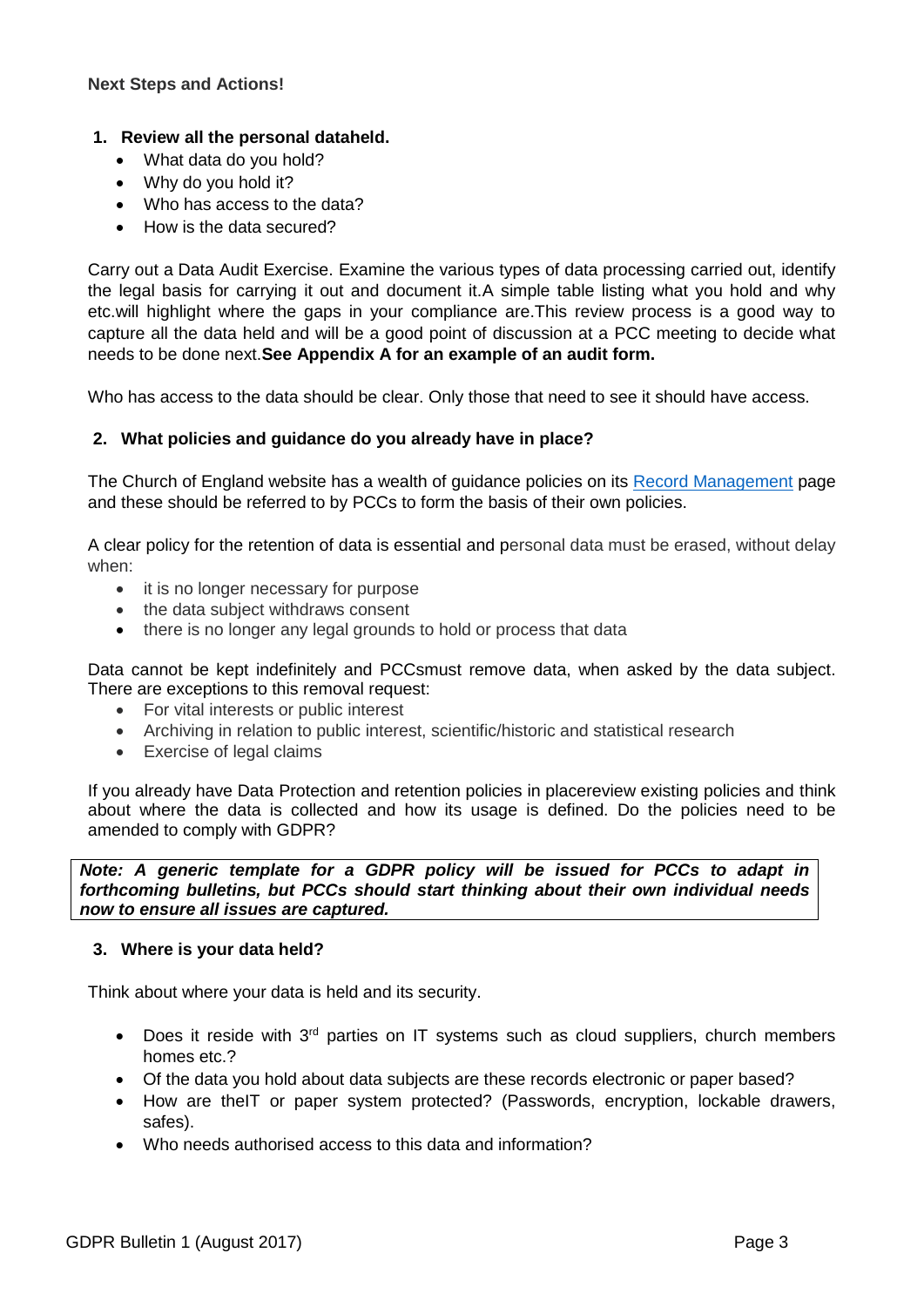Any systems used to store or process data need to consider security as part of their implementation. You should only collect the data you need and keep it only as long as needed in order to fulfil an agreed purpose and then delete it.

This means PCCs need to think very carefully about what data they have on people, where it is and who has access to it. This will include the technology used and security in place. For example, data encryption would be one way in which computer data held can be secured.

#### **4. Consent**

Under GDPR, Consent cannot be assumed and must be laid out in simple terms in the forms individuals complete. Active consent is required and inactivity does not imply consent. Written consent is the recommended option because evidence of consent must be provided when asked by either individuals or the ICO. The person consenting must know exactly what the PCC propose to use their data for. If the data subject is under 16 then you must obtain parental consent. PCCs need to think about how they will handle requests to have data removed and how this would be done.

In order to achieve clear unambiguous consent from individuals to hold their data PCCs will probably need more than one consent form. One size will not fit all. Consent forms should clearly indicate how long the data will be held.

Children. GDPR sets the consent age at 16. Parental or guardian consent will be required if the person is under 16.

**GDPR does not mean you cannot conduct "business as usual".** What it does mean is that when you do hold individual's personal details, protecting these details is paramount andthe consent form must make clear what the data will be used for and for how long.

#### *Practical Examples:*

- 1. PCCs cannot collect data from parishioners to inform them about services and then use that data to fundraise. PCCs cannot profile certain people to target for fundraising. If you wish to use the personal information to contact individuals on fundraising the wording on the consent form must make this clear.
- 2. Information obtained from the Electoral Role cannot be used to direct mail individuals about events taking place unless you have explained this is what the information will also be used for and have the individuals explicit consent to contact them.
- 3. Personal data given for baptism, weddings and funerals cannot be used to mail individuals about services in the year unless the consent form makes it clear. In this case the form could say " we would like to keep in touch with you for the next two years about all our children's services or children's events in the parish. Do you consent to your data being held for this additional purpose?" A clear yes I consent box or no I do not consent tick box and space for a signature would also be required together with a process in place to remove the data after the two years have lapsed.
- 4. The Youth Worker stores the contact details of the under 16 youth group on an excel spreadsheet on his/her laptop. In this example the consent would be needed from the parent, and the reason it is collected is so the youth worker can communicate about events by email or phone. The PCC should however be aware that personal data is stored on laptop, who has access to it and what security measures are in place on the device to secure the data.

Under GDPR consent can be withdrawn at any time by individuals andPCCs must act on these requests immediately and remove the data/paper files for their records.

*Note: Further information on consent and wording for consent forms will follow in the next bulletin but please start to identify now all the consent forms and processes you have for consent and deletion or removal of consent.*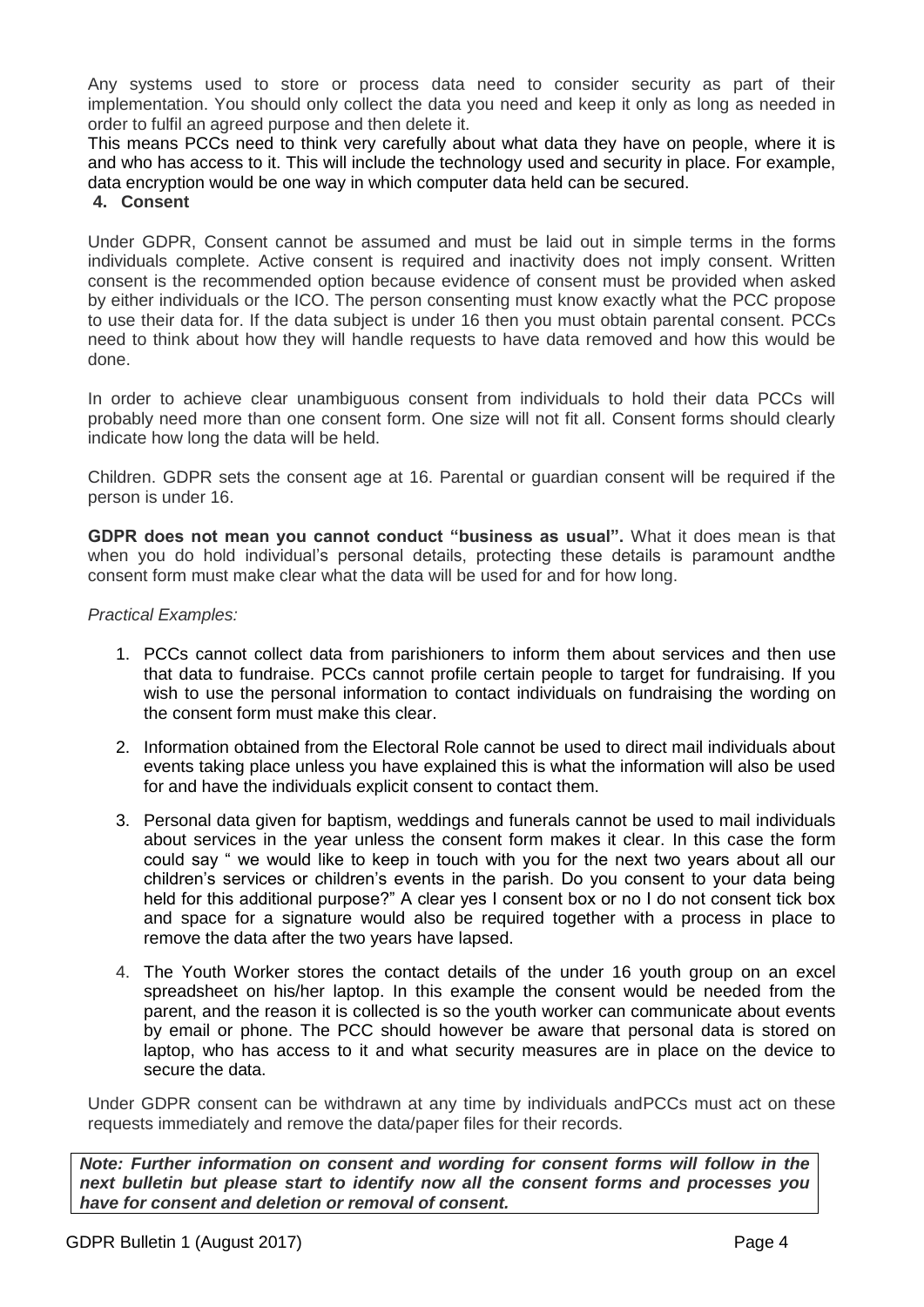# **5. 3rd Party Risk**

Is data shared with people/ organisations outside of your PCC?

If any personal data you hold is "processed" by another company you would be wise to confirm the company complies with data protection and GDPR. For clarity, if they are breached and a complaint is upheld, you as the data controller (owner) remain equally liable. You will also need to review contracts held with companies that process data on your behalf. It is the PCC's responsibility to ensure the "processor "processes the data you give them, in accordance with GDPR.

Contracts with third parties that have access to the personal data you hold should have a statement within the contract confirming they comply with GDPR. Companies must demonstrate that they have the appropriate policies and security measures in place to protect the data. In these circumstance the PCC is the controller of the data and the 3rd Party Company is the "processor" of the data.

Practical Examples

- 1. IT databases, IT systems.
- 2. CCTV. If that is managed by a third party off site and they have the recordings or have access to it. PCCs will need to obtain written confirmation that their company complies with the new GDPR rules. Full information on CCTV is in Appendix B

#### **6. Subject Access Requests (SAR)**

Individuals have the right to request a copy of all the personal data held. This means providing copies of all electronic and paper documents that contain their details or reference to them.

Personal data also includes footage held on a CCTV system, where the individual is the focus of the footage and/or they are clearly identifiable.

You will also need to provide some additional information to peoplemaking requests, such as your data retention periods and the right tohave inaccurate data corrected.

The Data Compliance Officer (PCC Secretary is the obvious choice, but it could be a named employee) who will be the contact for any Subject Access Requests.

If the SAR request is valid and permissible the data has to be supplied within 30 days of the request being deemed valid. You should therefore ensure that the PCC and the Data Compliance Officer have procedures in place to comply with these requests promptly. Charging for requests is generally not permitted. Excessive requestscan be charged for or refused. If you want to refuse a request, you willneed to have policies and procedures in place to demonstrate why therequest meets these criteria.

#### **What to do if you identify a breach**

*A personal data breach is a breach of security leading to the accidental or unlawful destruction,*  loss, alteration, unauthorised disclosure of, or access to, personal data transmitted, stored or *otherwise processed.*

If your data is breached and the data breached could cause material or emotional harm to the individual you have just 72 hours to declare it to the ICO and if severe then also the data subject. You need to do this from the point that you are aware. Note: If the data is breached but is encrypted, i.e. it cannot be accessed by anyone and therefore will not cause harm you do NOT need to declare the breach.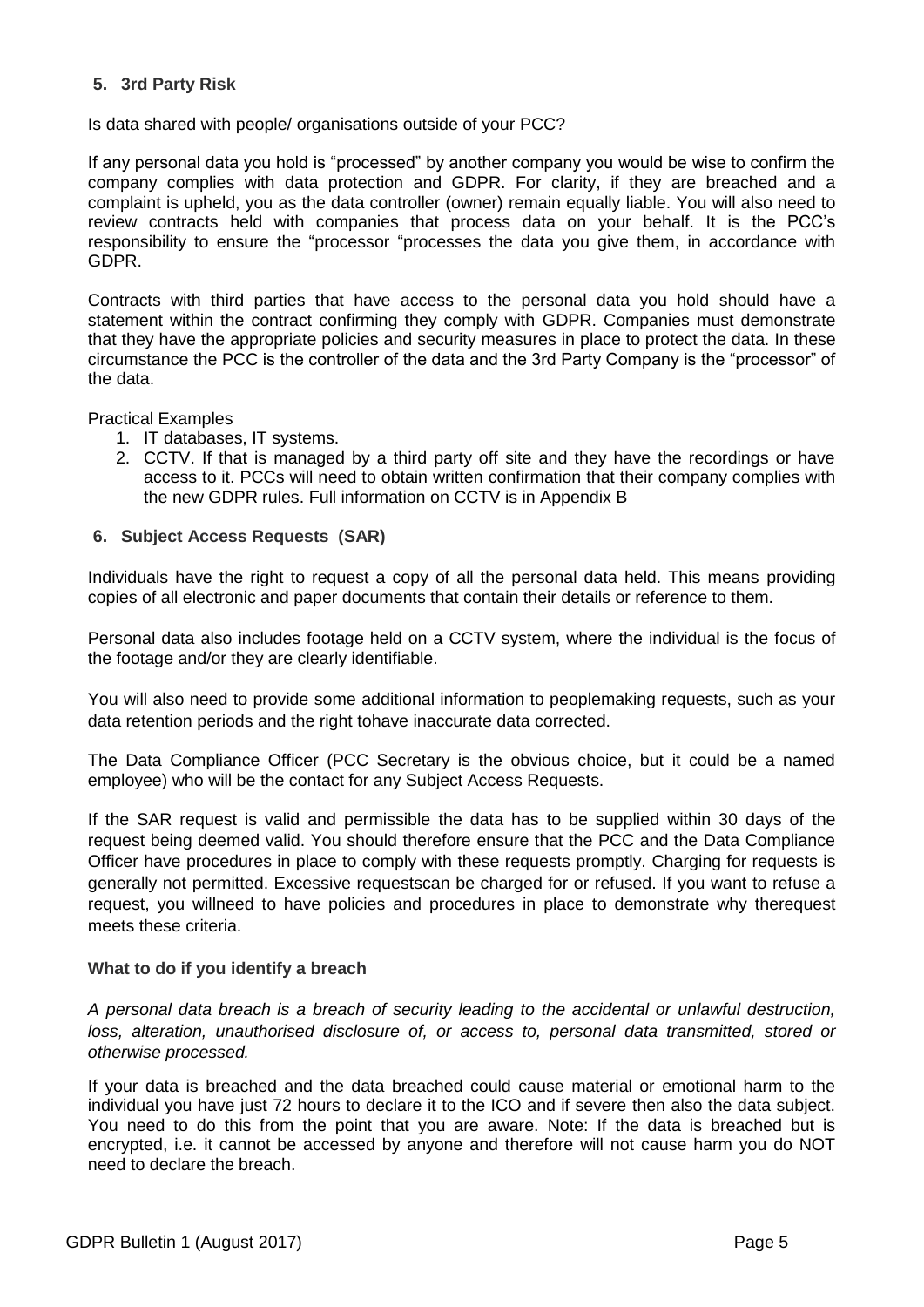#### *Practical Example*

If a spreadsheet containing names and addresses of people under 16 was accessed by someone unauthorised that is a breach. For example, allowing someone other than the approved members of the PCC to view personal data, is a breach. Other breaches such as Malware (IT) attacks, equipment theft, ID credentials compromised are equally relevant.

# **7. Fines**

The fines that can be imposed due to non-compliance depend on the severity of non-compliance. Examples of fines are:

- A warning in writing in cases of first and non-intentional noncompliance
- $\bullet$  A fine up to 20 000 000 EUR

# **8. Finally - Practical To Dos and Tips**

# **PCCs must:**

- Put GDPR on the PCC Agenda, make everyone aware.
- Appoint a data compliance officer. This will be either a PCC member (PCC Secretary) or employee who will take overall responsibility for compliance with the Data Protection Act/GDPR.
- Consider which members of the church hold personal data. This will likely include clergy, administrators, directors of music, youth workers, Treasurers PCC Secretaryetc. Consider what access each person requires to the records.
- Confidential information in hard copy should always be held in a locked, fireproof container. Access to the information should be restricted to only those who have a legitimate need to view or use it.
- Confidential information on computer should be encrypted and protected by a password which should only be known to those who need to have access to the information.
- Maintain up to data security on computers. (Anti-virusetc.)
- Begin to think about what personal data you have and where it is and review it. When members of the congregation leave what information needs to be legitimately retained.
- Understand what risk is posed to individuals should data be accessed via an unauthorised means.
- Think about what to do to secure data to protect yourselves and the individuals
- What data can you erase, and how best could you do that?
- Do you need to get consent from those you mail/ email?
- If you use third party services such as email and CCTV how is the data managed and stored.
- The GDPR does not come into force until May 2018 but the existing Data Protection rules still apply and PCCs must comply and protect individual's personal data.

Further updates will be issued as more information becomes available.This will include information on consent forms and policy documents.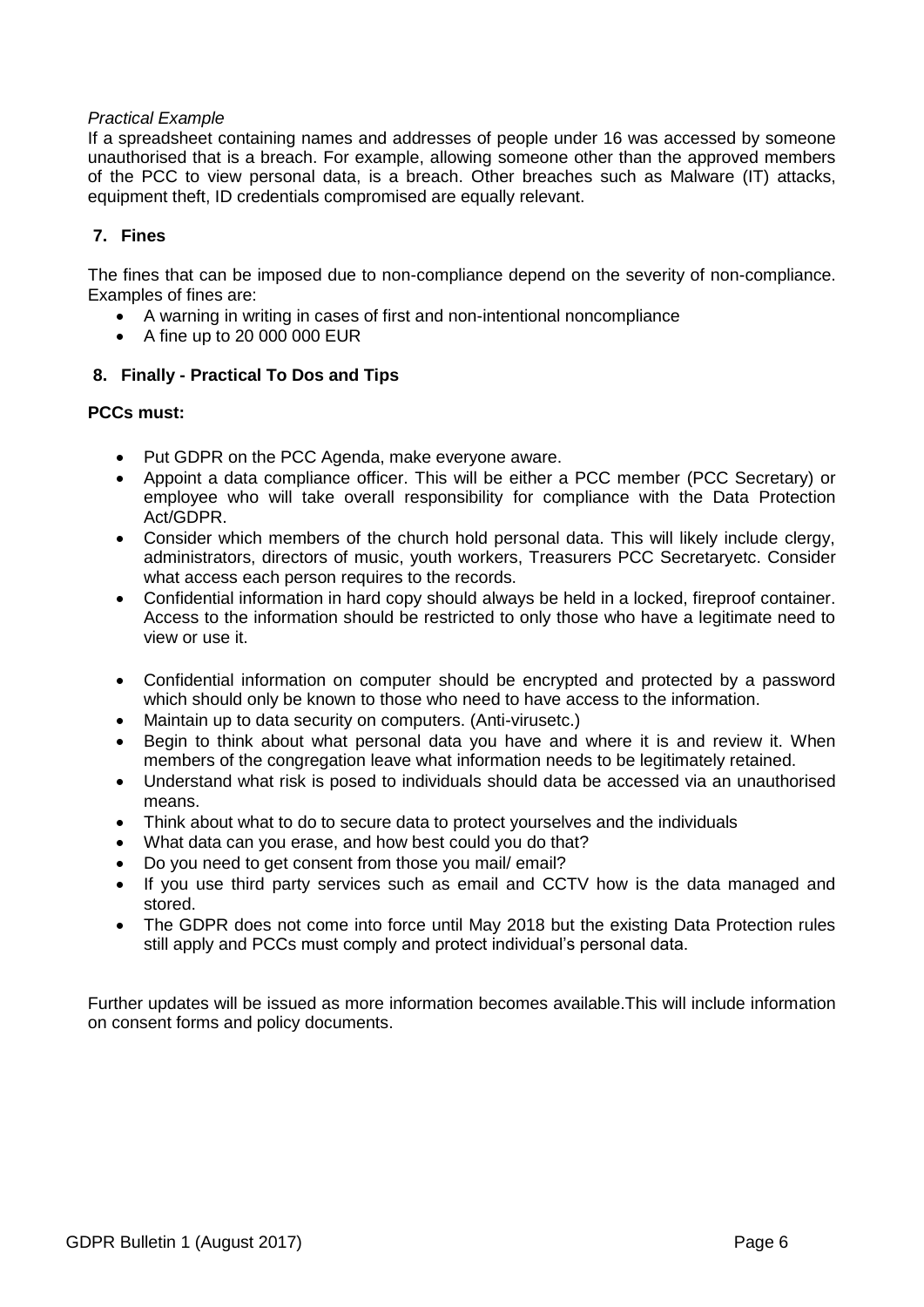# **Appendix A – Data Audit Exercise.**

# **Personal Data Audit**

All databases, spreadsheets, paper documents and other lists of personal data held by the Parish of XX are listed below.

| Description of the<br>personal data<br>held | Why is the<br>data held and<br>what is it used<br>for? | What consent<br>form is in<br>place? | Does the<br>consent form<br>cover all<br>activities the<br>data is used<br>for? | Who holds the<br>data and who<br>can access it? | What security<br>controls are in<br>place? | What is the<br>retention &<br>deletion<br>procedure for<br>this data? | If there are<br>any issues,<br>what steps<br>are being<br>taken to<br>make the<br>data<br>complaint<br>with GDPR |
|---------------------------------------------|--------------------------------------------------------|--------------------------------------|---------------------------------------------------------------------------------|-------------------------------------------------|--------------------------------------------|-----------------------------------------------------------------------|------------------------------------------------------------------------------------------------------------------|
|                                             |                                                        |                                      |                                                                                 |                                                 |                                            |                                                                       |                                                                                                                  |
|                                             |                                                        |                                      |                                                                                 |                                                 |                                            |                                                                       |                                                                                                                  |
|                                             |                                                        |                                      |                                                                                 |                                                 |                                            |                                                                       |                                                                                                                  |
|                                             |                                                        |                                      |                                                                                 |                                                 |                                            |                                                                       |                                                                                                                  |
|                                             |                                                        |                                      |                                                                                 |                                                 |                                            |                                                                       |                                                                                                                  |
|                                             |                                                        |                                      |                                                                                 |                                                 |                                            |                                                                       |                                                                                                                  |
|                                             |                                                        |                                      |                                                                                 |                                                 |                                            |                                                                       |                                                                                                                  |
|                                             |                                                        |                                      |                                                                                 |                                                 |                                            |                                                                       |                                                                                                                  |
|                                             |                                                        |                                      |                                                                                 |                                                 |                                            |                                                                       |                                                                                                                  |
|                                             |                                                        |                                      |                                                                                 |                                                 |                                            |                                                                       |                                                                                                                  |
|                                             |                                                        |                                      |                                                                                 |                                                 |                                            |                                                                       |                                                                                                                  |
|                                             |                                                        |                                      |                                                                                 |                                                 |                                            |                                                                       |                                                                                                                  |

Highlight all questions unanswered or answers where there are issues. All these issues/queries will require action. New consent forms, new policies or procedures may need to be implemented to ensure compliance with GDPR.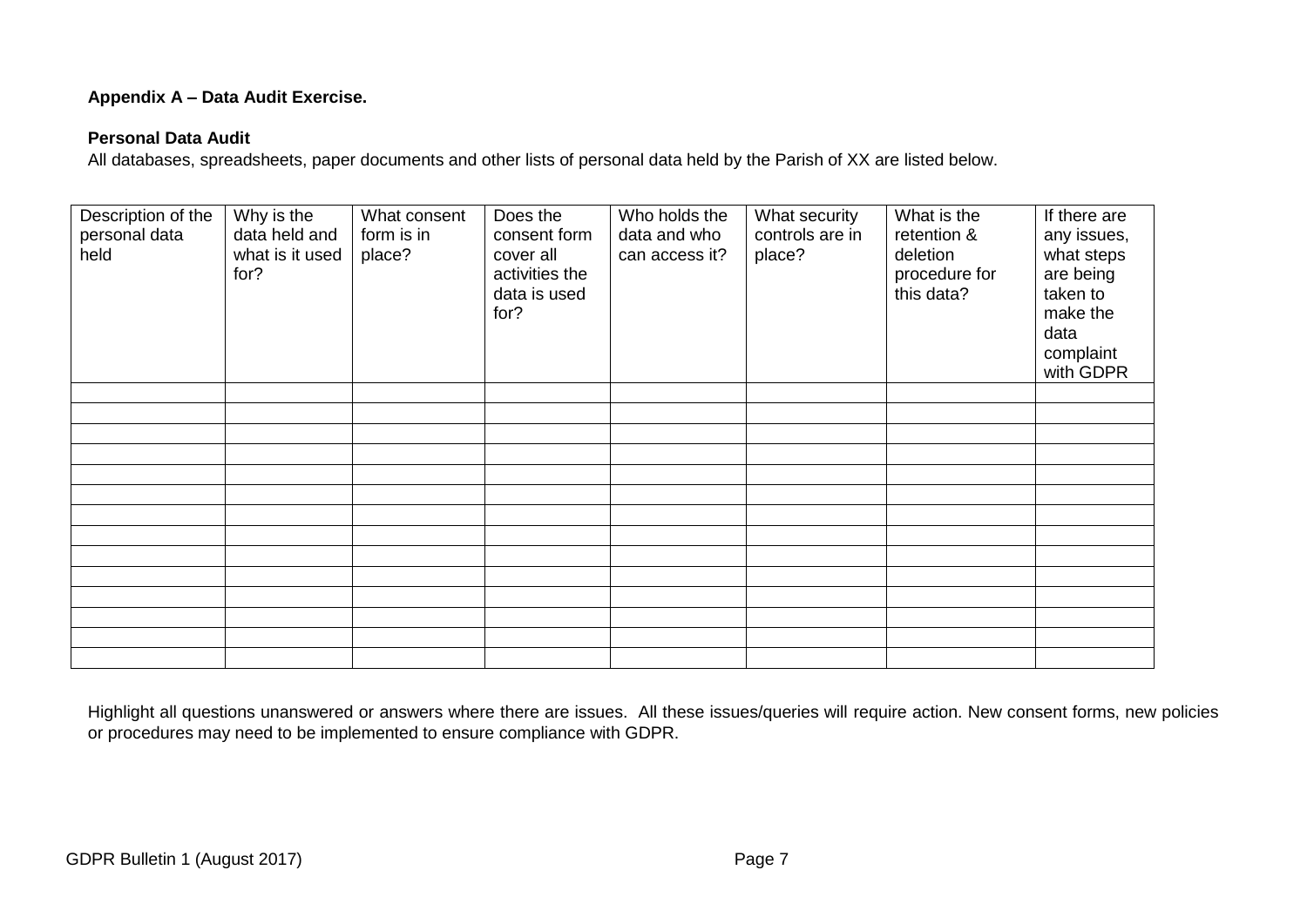# **Appendix B**

# **CCTV in Churches.**

There must be a legitimate reason for having CCTV installed and for Churches, CCTV should be used as a crime prevention tool. Churches install CCTV to reduce the threat of damage to property and to protect the building by acting as a deterrent. The recorded information from the CCTV can be used in the event of a crime being committed to the police and courts to bring a successful prosecution.

If CCTV captures images of people that are then personally identifiable you will need to register with the Information Commissioner's Office (ICO).

Registration can be accessed used this link.<https://ico.org.uk/for-organisations/register/>

#### **Things to consider and implement.**

The need for CCTV must be documented before purchase.

The risks to a person's privacy by having CCTV must be identified and documented.

The ICO Code of Practice recommends carrying out a privacy impact assessment to assess the extent to which CCTV is required. A simple table identifying the need, the risk,where it is required and at what times and actions should be sufficient.

A CCTV system must have the ability to be switched on or off. Do the recordings need to be continuous? If yes, the reasons should be documented.

The CCTV system should have the ability to stop capturing either footage and/or sound recordings both of which should work independently of each other. Capturing both could be deemed excessive and you need to demonstrate clearly the reasons for recording both and what legitimate grounds you are relying on to justify this.

If you capture sound recordings are they obtained when it is absolutely necessary and for this specific purpose? CCTV surveillance systems should not normally be used to record conversations between members of the public or members of staff as part of a working environment. Recording conversations is highly intrusive and unlikely to be justified.

The purpose of holding the data is to identify individuals performing criminal activity so the recordings should be of sufficient quality and be easily accessible if requested by the police. There should be a regular check that the date and time stamp recorded on images is accurate. You should also be able to access recordings easily in order to comply with a subject access request or police investigations.

All recordings from the CCTV system must be securely stored and only allow authorised persons from the PCC should have access to them and the controls and protocols should be documented.

There should be sufficient security safeguards in place to prohibit interception and unauthorised access. The CCTV system should be encrypted.

Information on the retention and deletion of the recordings should beincluded in your GDPR/Data Protection Policy

Personally identifiable information about a data subject must be kept in a form which permits identification of data subjects for no longer than is necessary for the purposes for which the personal data are processed.